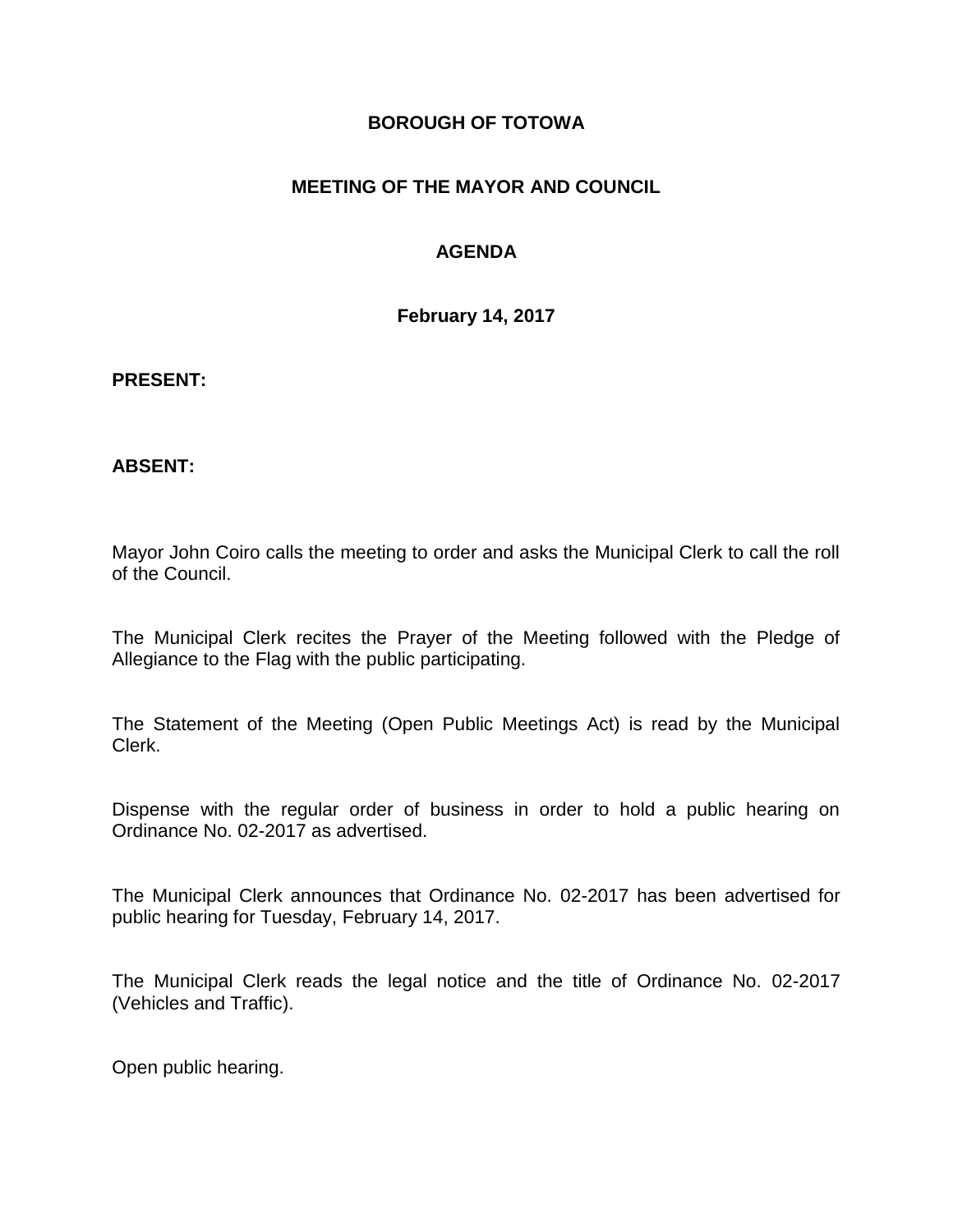Mayor Coiro asks if any citizens wish to be heard on Ordinance No. 02-2017.

# **CITIZENS HEARD:**

Close public hearing.

The Municipal Clerk reads Ordinance No. 02-2017 by title.

Adopt Ordinance No. 02-2017.

Revert to the regular order of business.

Report from Members of the Council, Municipal Clerk and Municipal Attorney.

**CITIZENS HEARD:**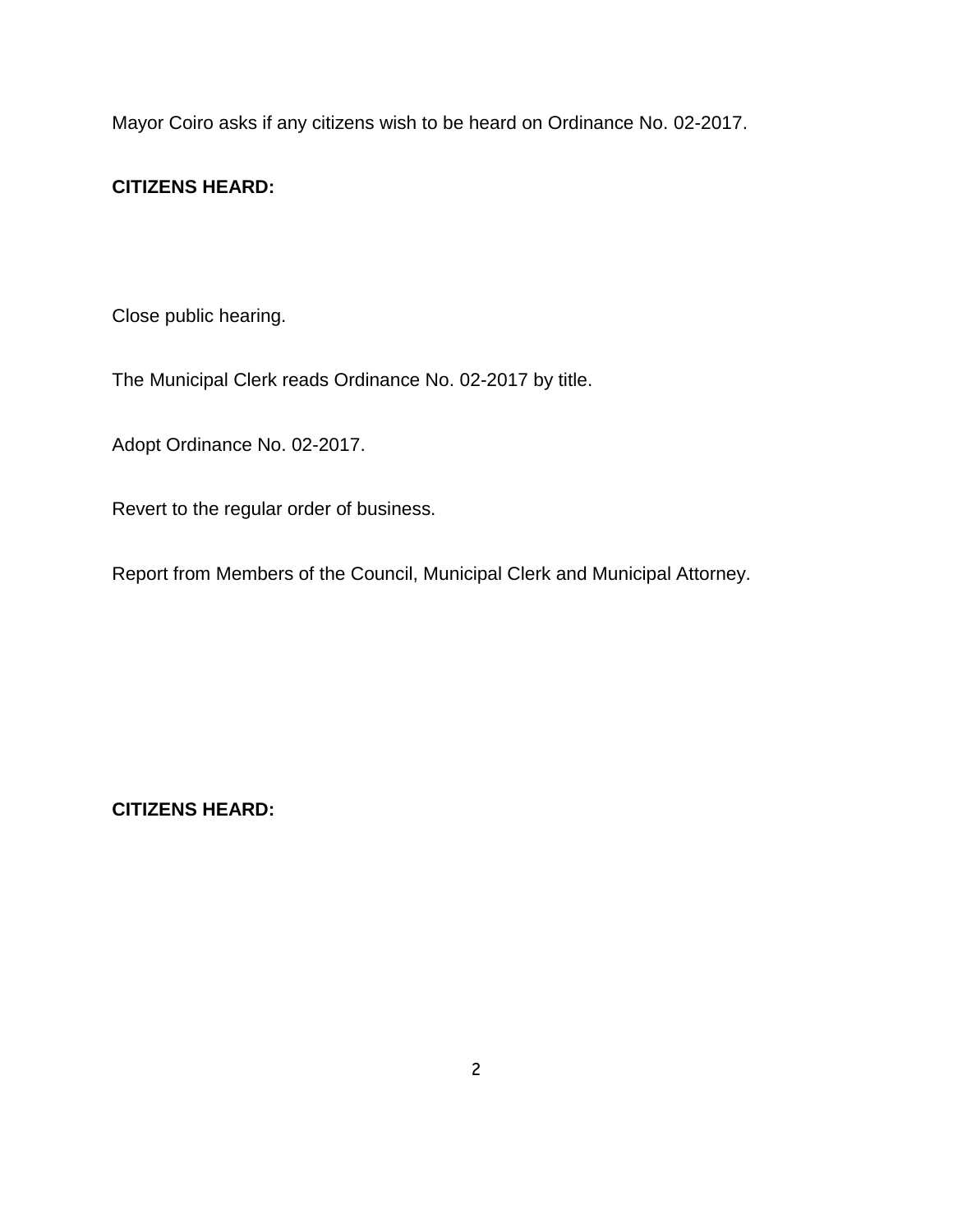Minutes of the Mayor and Council for the meeting of January 24, 2017.

# **COMMITTEE ON FINANCE: PICARELLI, D'ANGELO, FONTANELLA.**

Resolution No. 2017-04 for the payment of bills.

Recommendation of the Committee to appoint a Tax Appeal Attorney.

Appointment by the Mayor.

Confirm the appointment.

Franchise Fees for calendar year 2016 from Cablevision (Altice) in the amount of \$125,962.00.

Franchise Fees for calendar year 2016 from Verizon in the amount of \$37,974.14.

Resolution Authorizing Professional Engineering Services For The Digitization Of Borough Of Totowa Tax Maps.

# **COMMITTEE ON PUBLIC SAFETY: D'ANGELO, FONTANELLA, BUCHER.**

Payment of an additional contribution to the Borough Of Totowa First Aid Squad, Inc. in the amount of \$10,180.00 for their 2016 TSAP.

Recommendation of the Committee to appoint a School Crossing Guard.

Appointment by the Mayor.

Confirm the appointment.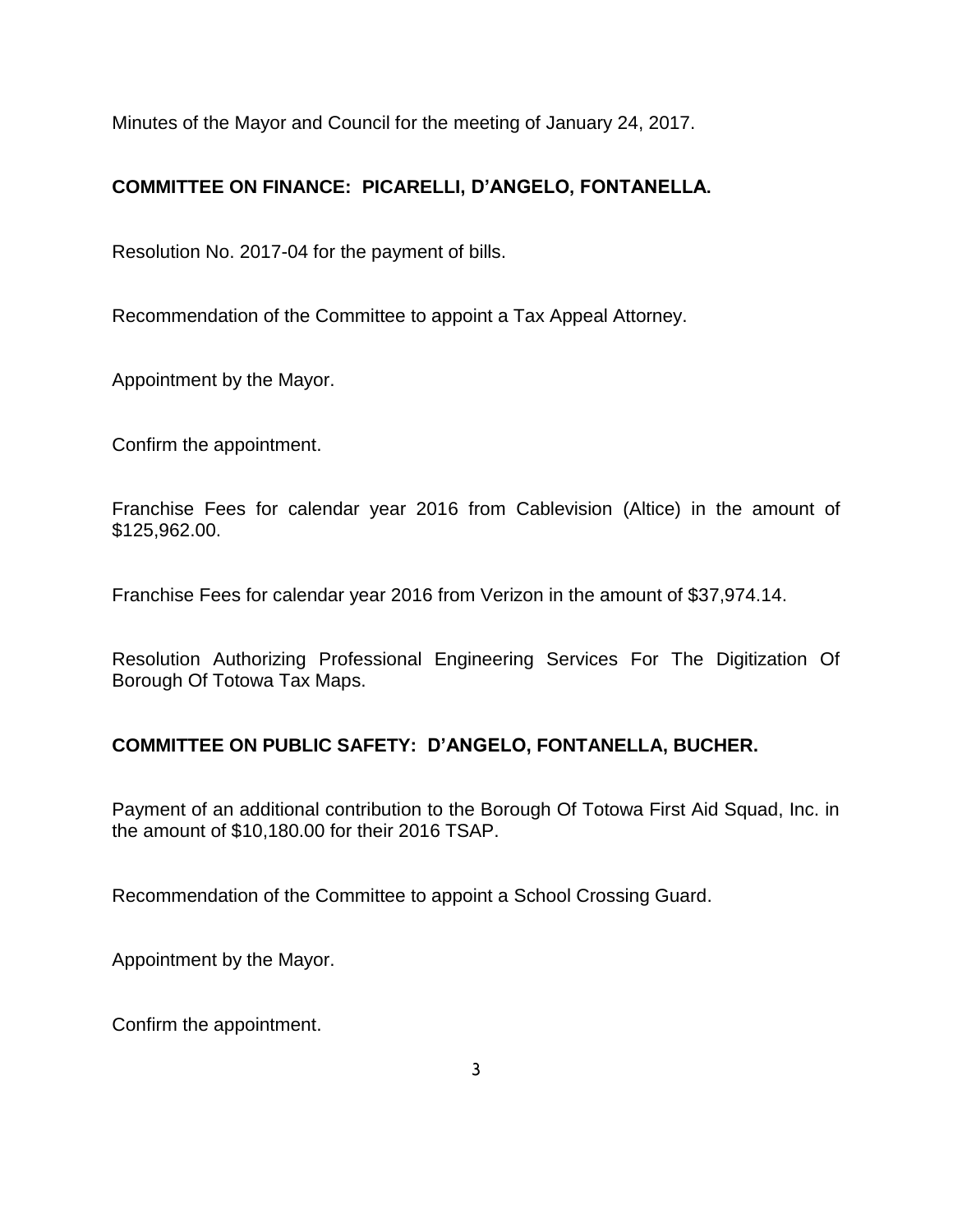Letter from resident Denise Hagan thanking Police Officers Dan DiBlasio and Doug Spinella for their assistance during medical emergencies for her father on two separate occasions in December 2016 and January 2017.

### **COMMITTEE ON PUBLIC WORKS: BUCHER, CAPO, PICARELLI.**

Resolution Requesting Extension Of Time To Award Project For FY2015 Municipal Aid For Hobart Place And Gordon Avenue – Final Phase.

Resolution Authorizing Professional Engineering Services For Hobart Place And Gordon Avenue – Final Phase.

Resolution Authorizing Professional Engineering Services For Furler Street.

Resolution Amending Water Charges And Waiving Interest Charges On An Adjusted Water Bill For 39 Norwood Terrace, Account No. 2202-0.

## **COMMITTEE ON ENG. & PUB. PROPERTY: FONTANELLA, ANDRIANI, D'ANGELO.**

Resolution Authorizing HVAC Preventative Maintenance Agreement.

Letter from the Totowa Public Library requesting permission to use the Municipal Parking Lot for their Trash to Treasure fundraiser on Saturday, April 29, 2017 (rain date: Sunday, April 30, 2017).

## **COMMITTEE ON LIAISON & INSPECTION: ANDRIANI, BUCHER, CAPO.**

No report.